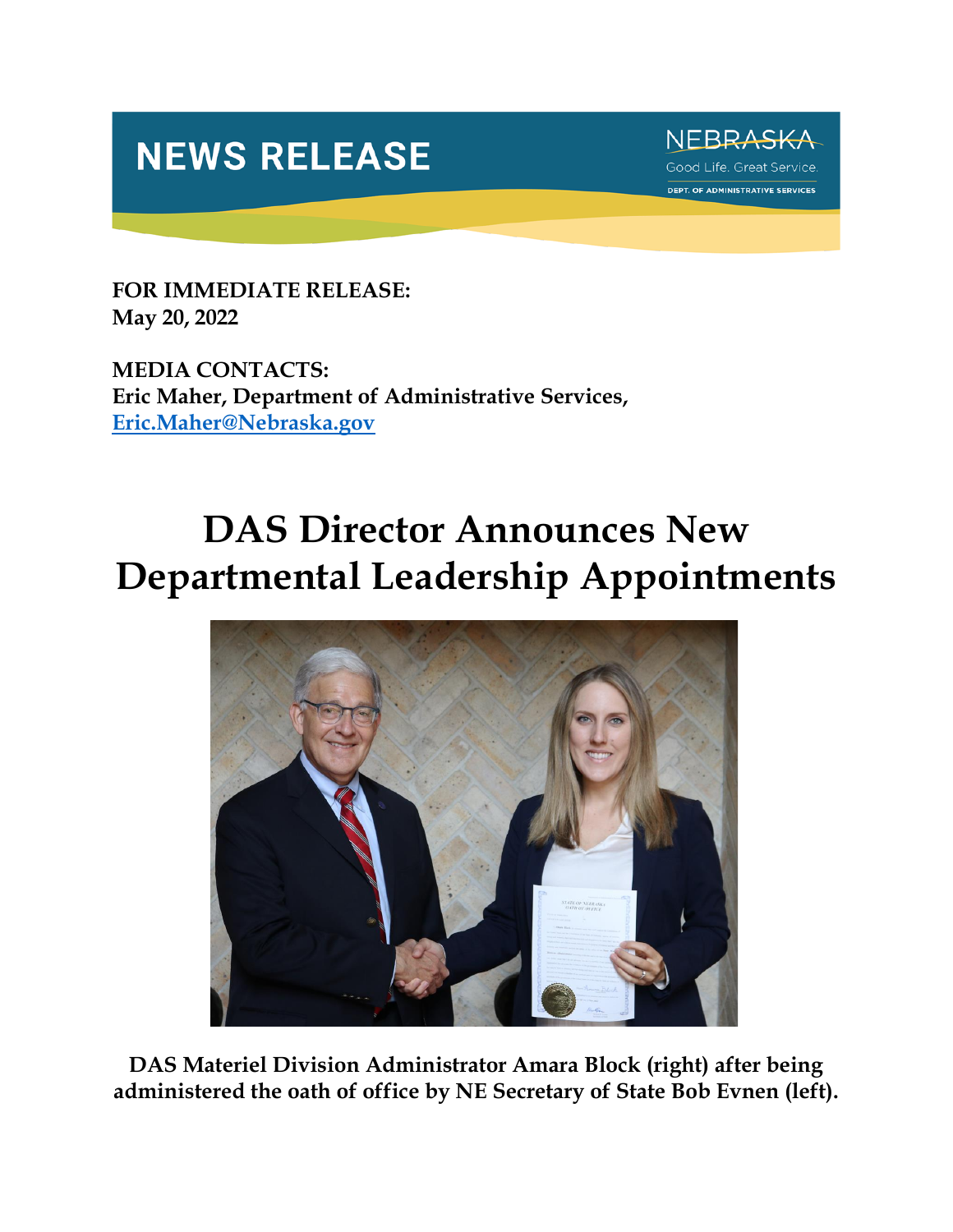

**DAS 309 Task Force Administrator Sarah Skinner (right) after being administered the oath of office by NE Secretary of State Bob Evnen (left).**

**Lincoln –** Nebraska Department of Administrative Services (DAS) Director Jason Jackson recently announced two new appointments within DAS' administrative team. Amara Block has been appointed as the new Materiel Division Administrator and Sarah Skinner as the new 309 Task Force for Building Renewal (309 Task Force) Administrator.

DAS' Materiel Division is responsible for establishing and providing centralized services in the areas of procurement, mail operations, printing and copier services, surplus property and inventory management, and operation of the State's Sustainability Plan.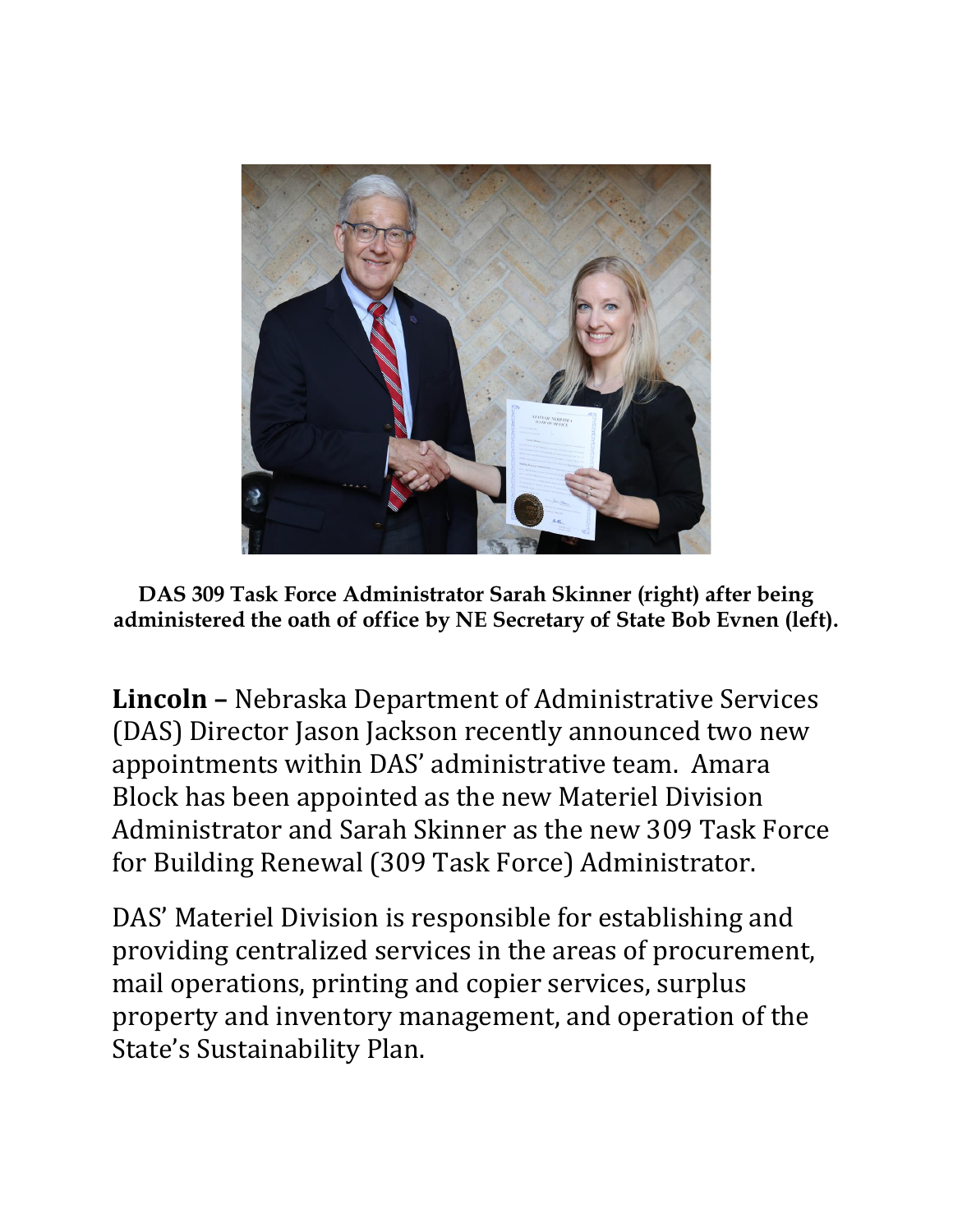"Amara has shown great leadership and initiative while serving as the interim Materiel Administrator over the last year " said Director Jackson. "As Materiel Administrator, she will ensure that our Materiel Division will continue to execute a number of exciting initiatives such as implementing an eProcurement System for the State, enhancing vendor accountability, and improving our interagency surplus property process."

Block, from Brule, NE, joined DAS in September of 2019 as the Department's General Counsel. She previously worked in the Nebraska State Legislature as Counsel for the Business and Labor Committee and for the Education Committee. She attended the University of Nebraska-Lincoln to receive her Bachelor's degree in Psychology with minors in Criminal Justice and Political Science. She attended the Nebraska College of Law, receiving her Juris Doctor degree with concentrations in litigation skills and solo and small firm practice.

DAS' 309 Task Force was created to address the State's significant deferred building renewal needs in state-owned facilities by providing funding and oversight of building upgrades. The 309 Task Force evaluates deferred building renewal needs based on: deferred repair, fire and life safety, Americans with Disabilities Act (ADA), and energy conservation.

"Sarah's previous experience of over a decade of working in both State and Federal government has enabled her to hit the ground running in leading our 309 Task Force team,"